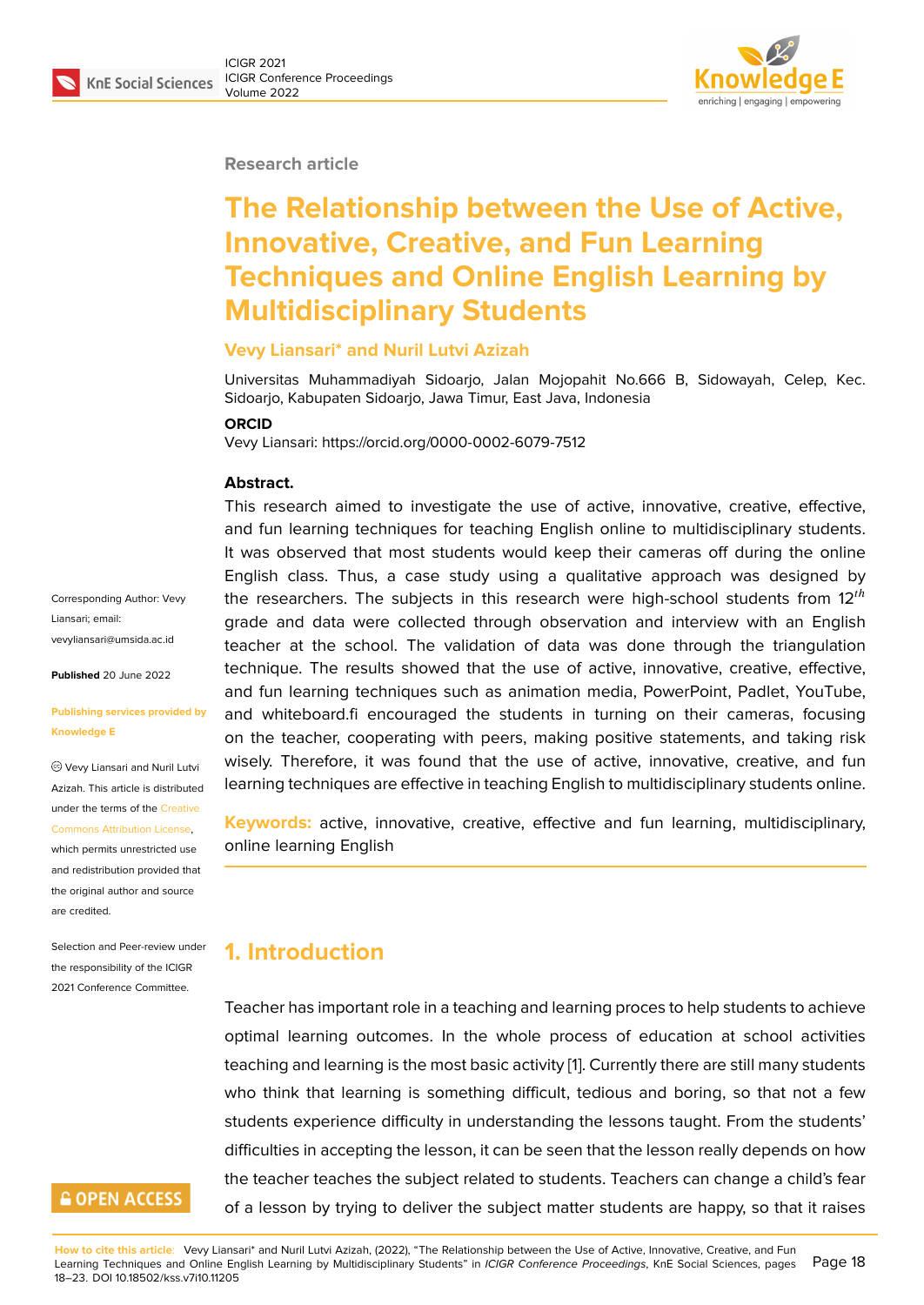student motivation [2]. Activity and skills process of students in following the lesson, there are many ways for a teacher to deliver subject matter that will make students feel happy, including using the right approach and assisted by the existence of media that supports teach[in](#page-5-1)g and learning activities. Another problem is a lot of evidence around us, students who have graduated from school are not able to do much in their environment. They become estranged with the environment. Because what they learn in school is what is in the book is not their daily environmental problems find and feel. Textual and non-contextual learning, so that the knowledge they gain can only be stored in memory and is of no use to life.

The learning process that is not delivered by educators creatively will make students feel bored and bored in following the learning process. Learning is an aspect of activity complex human beings, which cannot be fully explained. Learning in a complex sense is conscious effort of an educator to teach students educators (directing the interaction of educator participants with educational resources with other learning) in order to achieve the expected goals [3]. Seeing the conditions based on the explanation described above, then active, creative, effective, and fun learning is applied. And to create active, creative, effective, and fun learning is needed various teaching skills. Learning is one of the determining el[em](#page-5-2)ents whether or not the graduates produced by an education system are likened to as the heart of the whole learning process. Good learning tends to produce graduates with good learning outcomes too.

Active, creative, effective, and fun learning is a term to describe a process active, creative, effective, and fun learning. It designs to activate students, develop creativity in learning so that more effective learning occurs in an atmosphere of which are fun [4]. Active learning is meant that in the teacher's learning process must create an atmosphere in such a way that students ask, question and present ideas. Creative learning is intended by teachers to create diverse learning activities so that they meet [va](#page-5-3)rious needs the ability level of students, also students can be creative in the process the learning [5]. Effective learning is learning that succeeds in achieving goals as expected. While learning is fun is a learning that has an exciting atmosphere so that the attention of students is fully focused on the lesson so that the high attention so that the achievem[en](#page-5-4)t of the goals in learning well achieved. This model was developed to create a learning situation that experienced by students is more exciting and motivates students to do active learning activities that ultimately achieve good learning outcomes optimal.4 It means that the active learning process requires students and teachers actively carry out their respective duties and functions. Active teacher designing and conditioning students to learn, even trying to facilitate students' needs in carrying out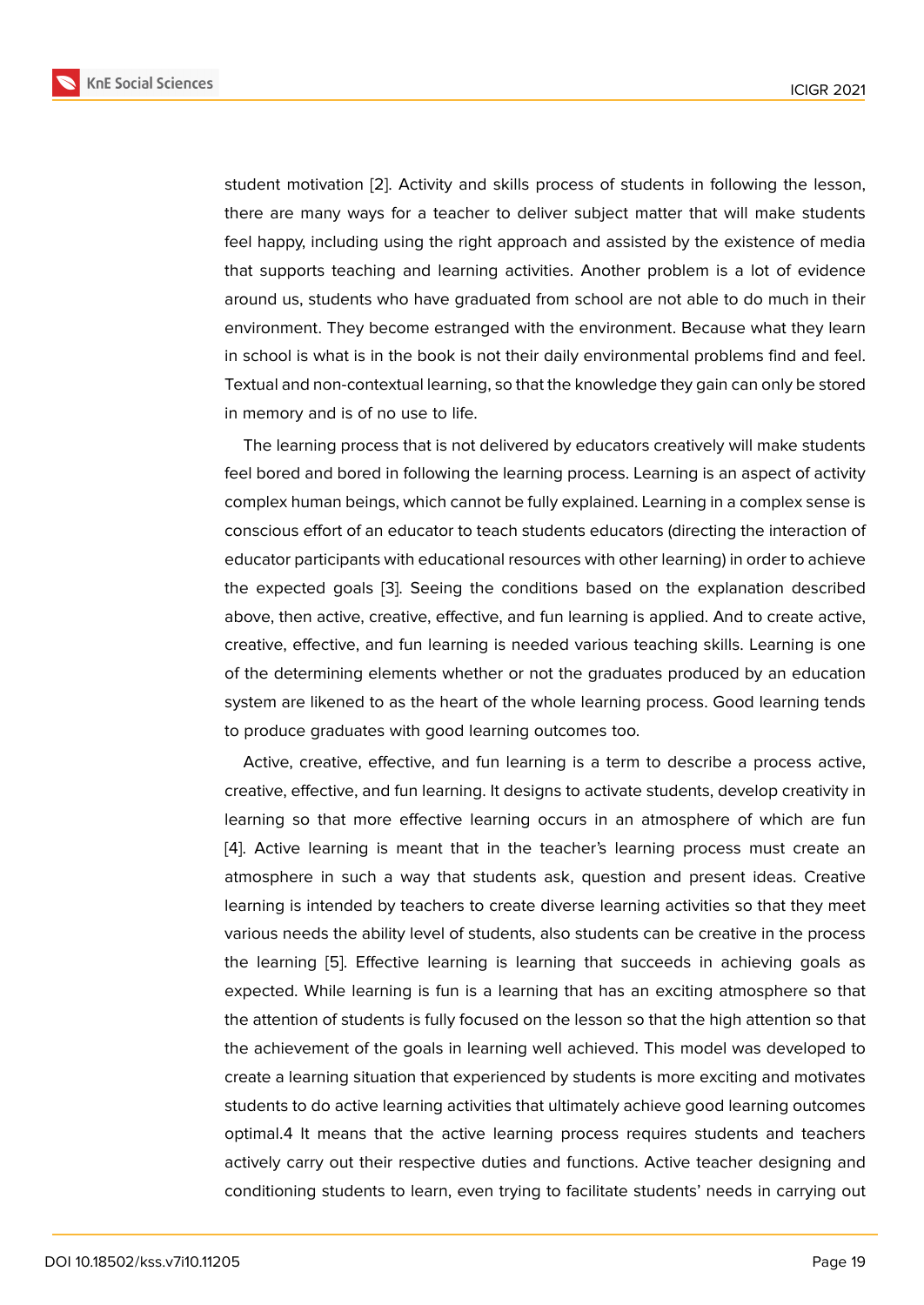their learning activities active students do their job as students to learn [6]. The form of activity students do not only physical activity but especially mental activity. Therefore, from learning activities there is mental activity. No involvement mentally in an activity carried out by students, it will never happen learning process to th[em](#page-5-5). This active learning is a response to learning that has been passive so far, where students only receive information from the teacher through the lecture method.

The learning process is an activity that has educational value [7]. The value coloring the interactions that occur between teachers and students with internal learning resources achieve the learning objectives that have been set. To fulfill those expectations not something easy, because it is realized that every st[ud](#page-5-6)ent has different characteristics in terms of interest, potential and intelligence. the person who owned by these students, the teacher should be able to provide services the same so that students who are in charge of the class feel get the same attention. To provide the same service. Of course you need to find the right strategy so that the expectations that have been formulated can be achieved. By using active, creative, effective, and fun can be seen the course of learning can make active, not only physically active but also psychologically and interact with each other students with students, students with teachers, and students with learning resources.

#### **2. Research Method**

This type of research uses a descriptive qualitative approach. It means that research is in the process of data processing since reducing, presenting and verifying and conclude data that has been obtained, collect data or a scientific work that is related to the object of research, or which has been and has been carried out in solving a problem that relies on relevant library materials, qualitative research data generated descriptive data namely in the form of words, images. This research using a case study approach is a method to investigate and study an incident about an individual, in this case study method it takes a lot of information to get a fairly broad material [8]. With using qualitative research, it is necessary to do a descriptive analysis with descriptive analysis method provides an overview and information that quite clear, objective, systematic, analytical and critical about multidisciplinary students in on camera [wh](#page-5-7)en learning English. In qualitative research that has based on the first step, namely collecting data will be needed [9]. The first is observation. Observation is a complex process, data collection techniques are carried out when research is related to human behavior. The implementation of observations in this study using participatory observation is research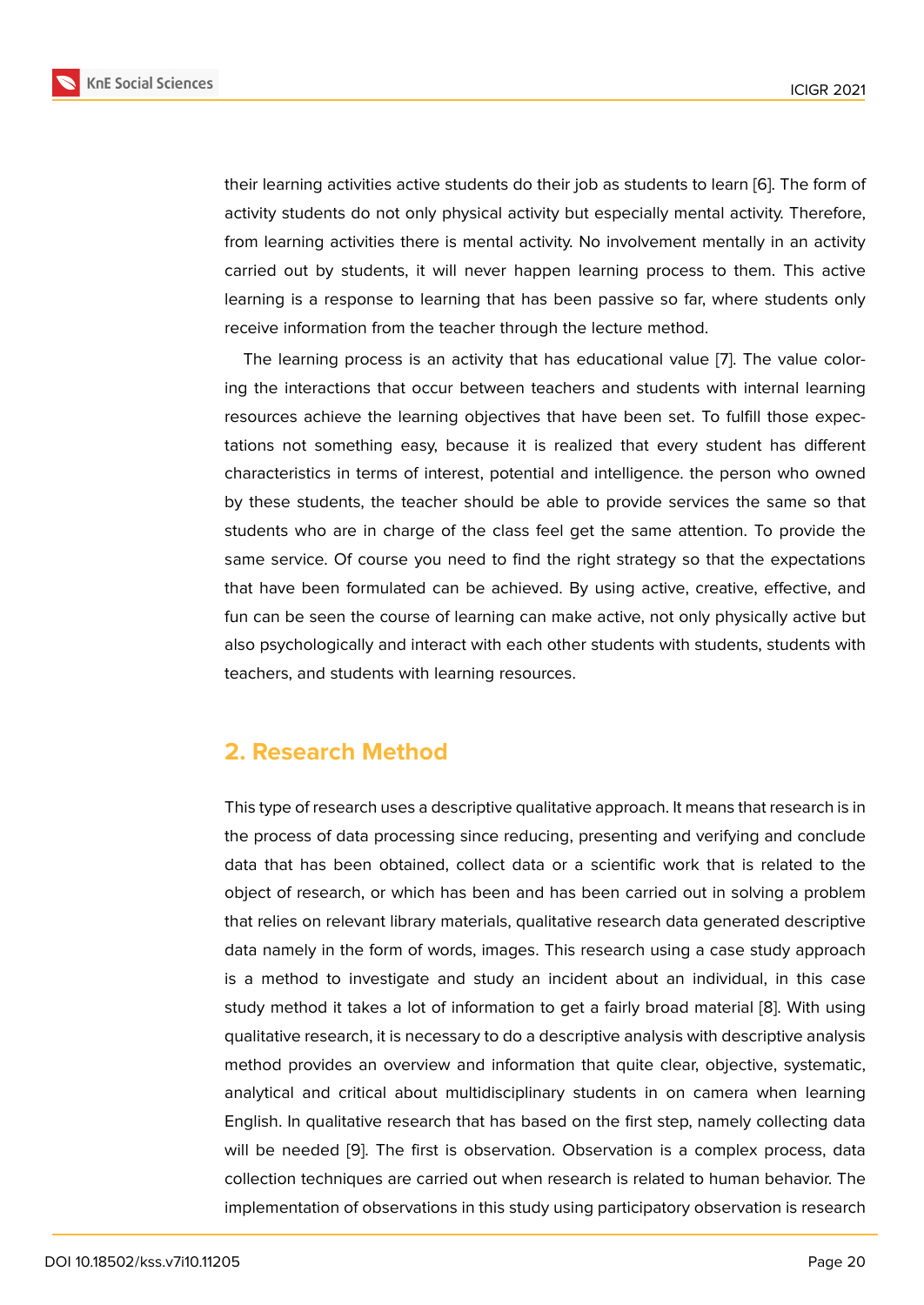that is involved with the activities being observed and used in research data sources, with this observation, the data obtained by researchers will be more complete and know the level of meaning of every student behavior that appears in the research process. researchers made direct observations in collecting data, researchers focused on the learning process carried out by teachers at SMAN 17 Surabaya. The second is the interview. it is an action that taken by the researcher directly, conducting questions and answers with the aim of obtaining the desired data or information that is important to the researcher. In this study, researchers used unstructured interviews. Unstructured interviews are free interviews where researchers do not use interview guidelines that are systematically and completely arranged in collecting data. In reviewing after the data obtained, the next step is to classify descriptions.

### **3. Result and Discussion**

In the learning process, between students and students, students and teachers, students must interact with each other. Therefore, a teacher is required to have the ability to manage in general the learning components so that there is a functional link between the learning components [10]. The use of active, innovative, creative, effective and fun learning requires the teacher to stimulate, motivate and bring out the creativity of students and involve students in various kinds of activities so as to develop students' understanding and abilities[.](#page-5-8)

In terms of using media or sources, what is meant is tools in the teaching and learning process, by teachers and students in online learning, the ability of teachers to apply active, innovative, creative, and effective learning by using teaching media such as animation media, powerpoint, youtube padlet, whiteboard.fi can achieve teaching objectives [11]. Among them are knowing, choosing, and using media in teaching and being able to create new media that can relate to the subject matter. It proved in observing the class when using learning media, the students' showed enthusiasm for learning su[ch](#page-5-9) as focusing on listening to the teacher and cooperating with peers. After that the teacher applies a cooperative and interactive teaching method by observing student activities making positive statements, and taking risk wisely such turning on the camera and unmute the voice. In the terms of fun learning to increase students' learning creativity cannot be separated from a teacher education to be able to stimulate creativity

students, both in developing thinking skills and in performing the action [12]. Creative thinking must be developed in the process learning, so that students get used to their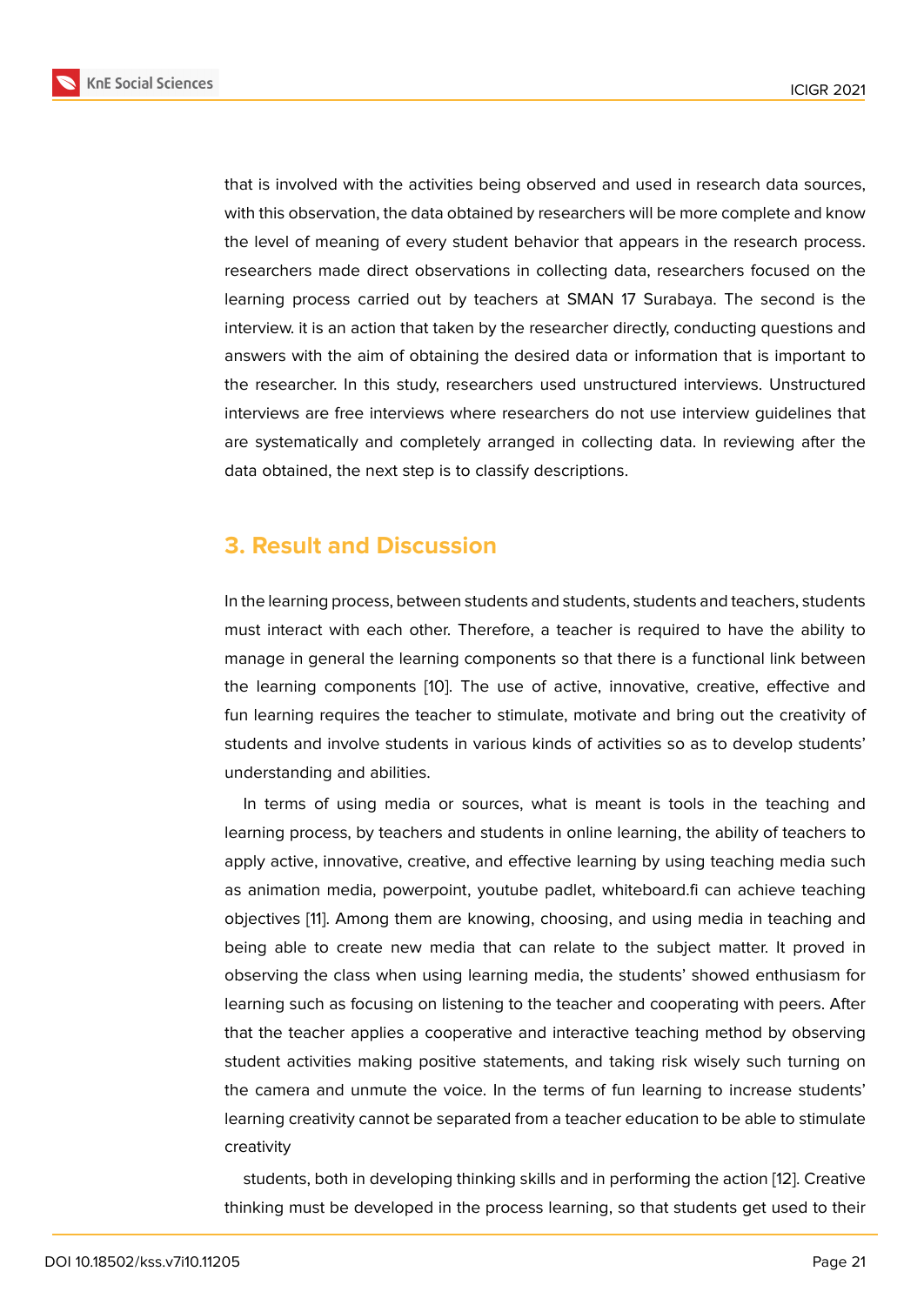creativity. Creative students can find their own way of solving problems and giving birth something that wasnot there before or fixing something [13]. It means that students can explore knowledge and ability by theirself. A good teacher must be able to encourage his students to find his own way in solving a problem he faced in the process learning so that students feel to enjoy and fun between the tea[che](#page-5-10)r and students more easily understand the material being taught [14]. It shows that the teachers let the students to increase their knowledge and ability. Moreover, the teachers are the fasilitators in the classroom [15]. From the results of the interview after school finish. They said that they feel enjoy and fun when having ani[ma](#page-5-11)tion media in teacher's powerpoint materials. After that, watching youtube is more increasing them to join the class zoommeeting. Thus, it can be [co](#page-5-12)ncluded that the teacher encourages students to find their own way in solving a problem that faced in the learning process.

### **4. Conclusion**

Based on the results of the research that has been done by the researcher, it can be concluded that the relationship in the use of active, innovative, creative, effective and fun learning with multidisciplinary students in online learning English at SMA Negeri 17 Surabaya that the learning media such as animation media, powerpoint, padlet youtube, whiteboard.fi used by the teacher in teaching English is appropriate, the teacher carries out learning according to the stages of learning English in twelveth grade of SMA Negeri 17 Surabaya. Moreover, By using active, innovative, creative, effective and fun learning media, students get a fun learning experience, students are more active in learning activities, are more confident, dare to express opinions when speaking in front of the screen. It proved when the students did activities such as turn on camera, focus on listening to the teacher, cooperating with peers, making positive statements, and taking risk wisely. Thus, there is a the relationship of the use of active, innovative, creative, effective and fun learning with multidisciplinary students in online learning English.

## **Acknowledgements**

The researcher would like to start by thanking to Allah SWT, Universitas Muhammadiyah Sidoarjo, The headmaster and English teacher of SMAN 17 Surabaya who support and guidance this research.